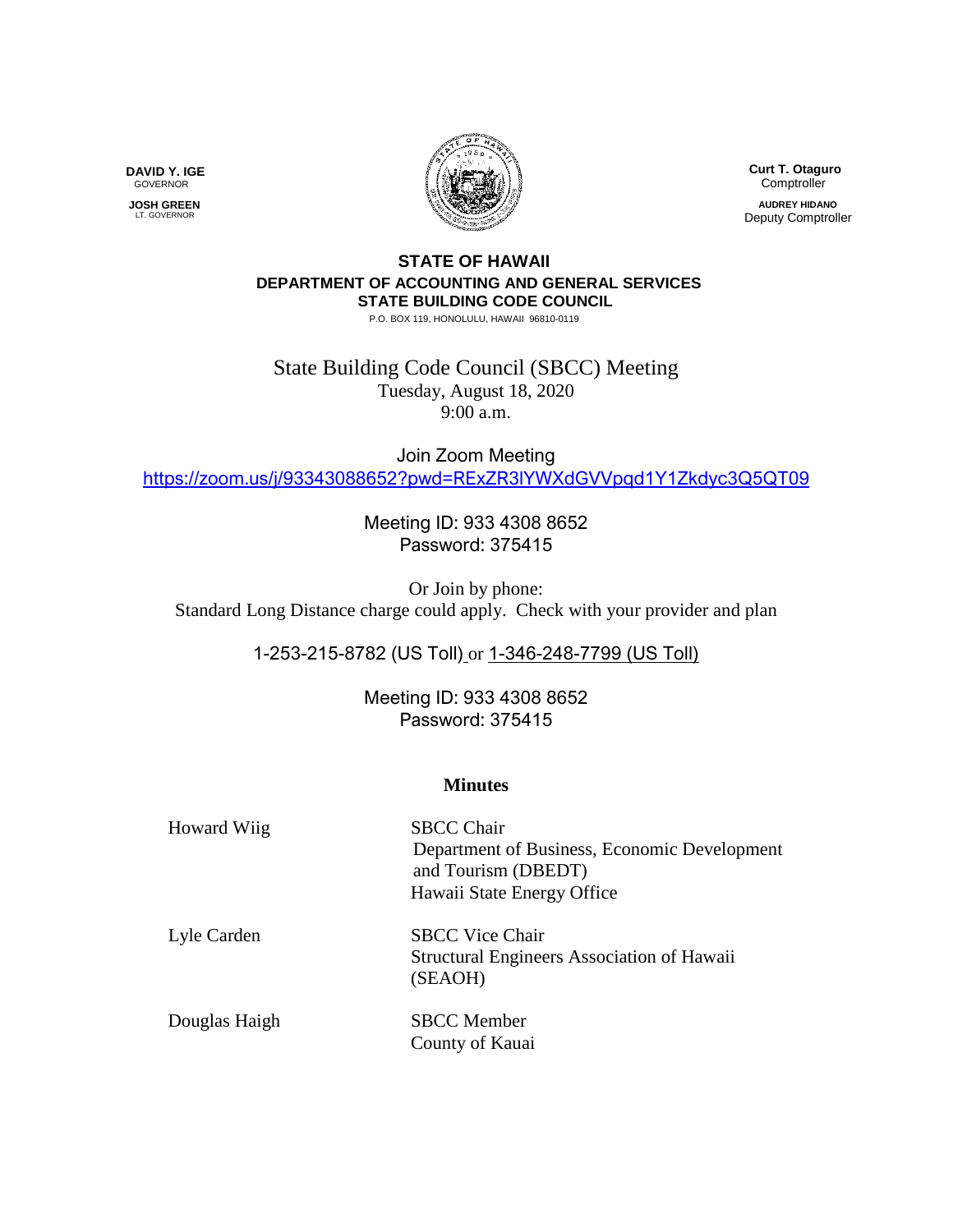State Building Code Council Minutes–August 18, 2020 Page 2 of 7

| Willard Nishigata           | <b>SBCC</b> Member<br>City and County of Honolulu<br>Department of Planning and Permitting (DPP) |  |
|-----------------------------|--------------------------------------------------------------------------------------------------|--|
| <b>Neal Tanaka</b>          | <b>SBCC</b> Member<br>Hawaii County Department of Public Works                                   |  |
| Mark Kennedy                | <b>SBCC</b> Member<br>Building Industry Association of Hawaii (BIA)                              |  |
| Lloyd Rogers                | <b>SBCC</b> Member<br>State Fire Council (SFC)                                                   |  |
| Gregg Serikaku              | <b>SBCC</b> Member<br>Subcontractors Association of Hawaii                                       |  |
| <b>Richard Meyers</b>       | <b>SBCC</b> Member<br>American Institute of Architects (AIA)                                     |  |
| <b>Members Not Present:</b> |                                                                                                  |  |
| Dennis Mendoza              | <b>SBCC</b> Member<br>Department of Labor and Industrial Relations<br>Elevator Division (DLIR)   |  |
| Glen Ueno                   | <b>SBCC</b> Member<br>County of Maui Department of Public Works                                  |  |
| <b>Other Attendees</b>      |                                                                                                  |  |
| Stella Kam                  | Deputy Attorney General (DAG)                                                                    |  |
| Kika Bukoski                | Plumbers and Fitters Local 675                                                                   |  |
| Kraig Stevenson             | <b>International Code Council</b>                                                                |  |
| <b>Dwight Perkins</b>       | International Association of Plumbing and<br><b>Mechanical Officials</b>                         |  |
| <b>Constance Mitchell</b>   | <b>Institute for Human Services</b>                                                              |  |
| James Koshiba               | Hui Aloha                                                                                        |  |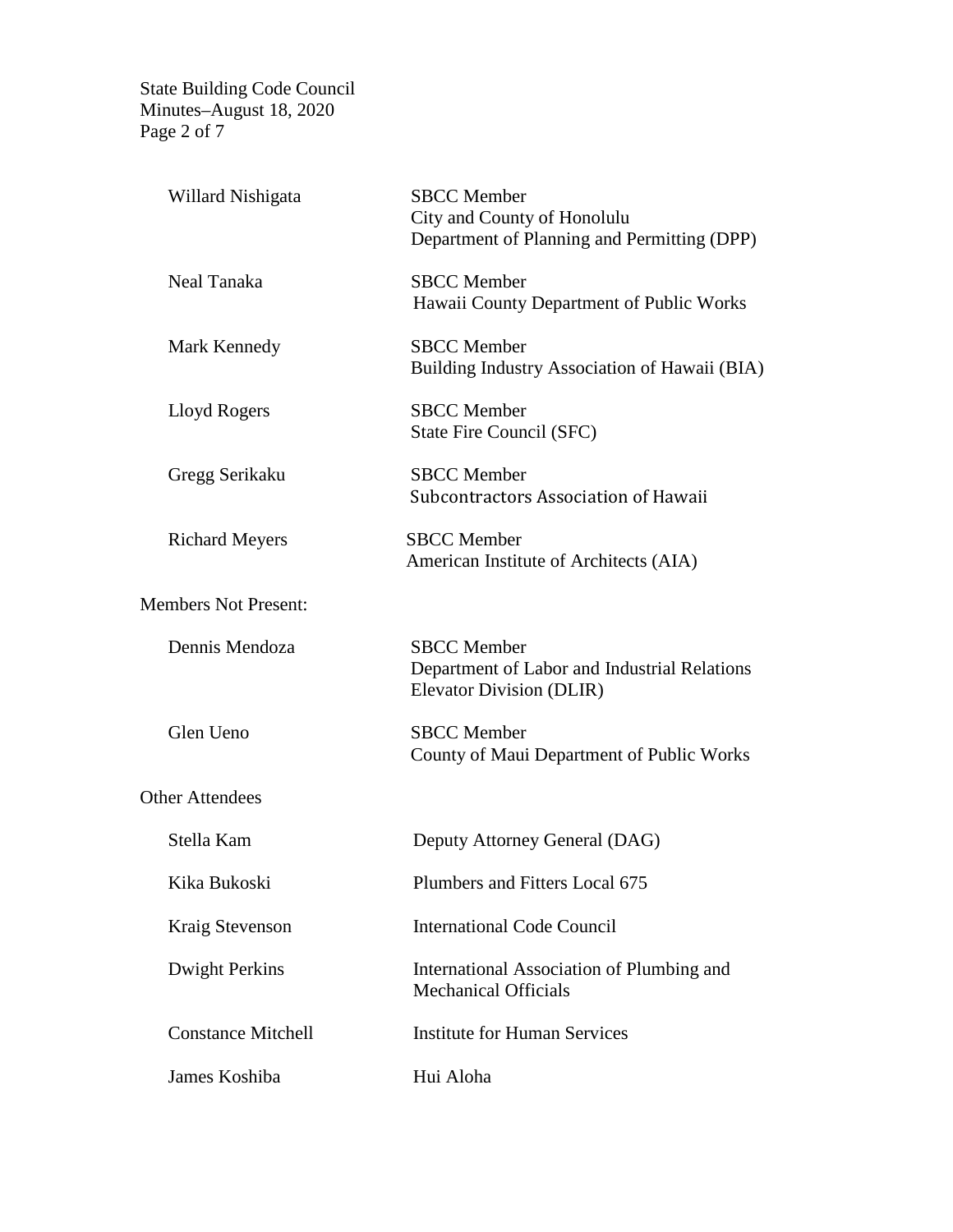State Building Code Council Minutes–August 18, 2020 Page 3 of 7

| <b>Christopher Delaunay</b> | Pacific Resource Partnership     |
|-----------------------------|----------------------------------|
| Paul Gerwin                 | Hawaiian Electric Company (HECO) |
| Shannon Alivado             | <b>HECO</b>                      |
| Susan Lee Loy               | Hawaii County Council Member     |
| Peter Sur                   | Hawaii County Council Staff      |
| <b>Bill Brizee</b>          | <b>AIA</b>                       |
| Mike Newalu                 | <b>RMA Sales</b>                 |
| <b>Anthony Borge</b>        | <b>RMA Sales</b>                 |
| Kurt Syau                   | <b>RMA Sales</b>                 |
| Kevin Luoma                 | <b>WSP</b>                       |
| Darryl Oliveira             | <b>HPM Building Supply</b>       |

1. Call to Order

Chair called the meeting order at 9:02 a.m.

2. Introductions and Public Comments – Attendees introduced themselves.

Ms. Mitchell stated she is seeking information on "tiny homes" and what the SBCC might offer to assist her efforts. James Koshiba is a member of the Hawaii State House of Representatives Subcommittee on Coronavirus Disease of 2019 and Housing and with the current economic downturn, the housing industry faces an uncertain future. They would like to build tiny home villages to house about 100 individuals as one solution to address the homeless issue. They envision the villages to have shared kitchen and bathroom facilities, with living and sleeping units configured for different sized families. Unit windows would provide ventilation and meet fire exit requirements and units would be separated by outdoor lanais. The Governor's Emergency Proclamations could provide the pathway for expeditious construction for those in need.

Member Tanaka stated he appreciates their efforts and that Hawaii County is likewise interested in tiny homes and adopted Appendix Q of the International Residential Code (IRC), 2018 edition, together with seismic foundation and wind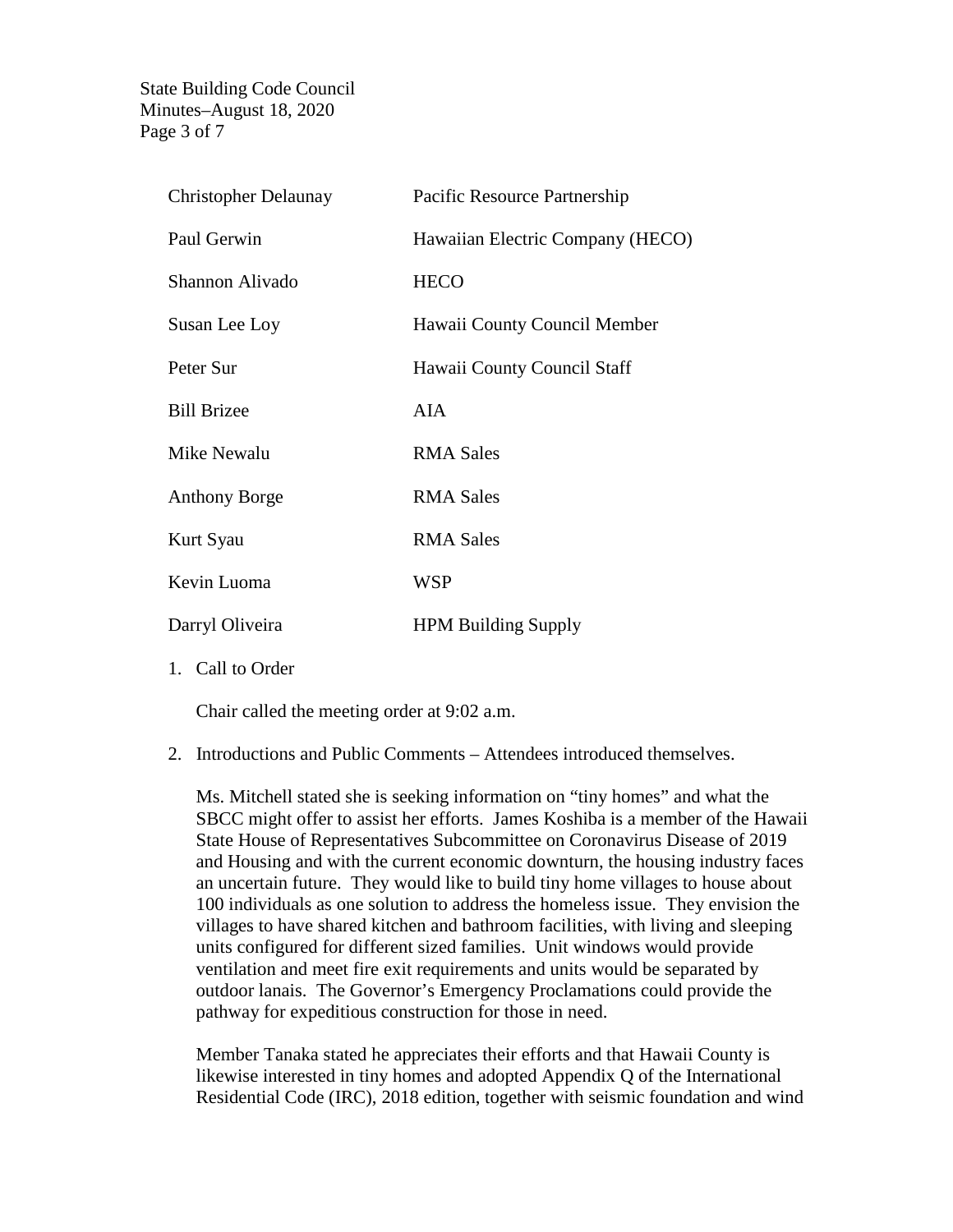requirements and would be considered temporary structures. Under the Governor's Proclamation, structures in COH have provided a challenge. The emergency housing are built as temporary housing, or transient housing, not permanent housing. Because the IBC considers transient units as R-1, they would require fire sprinklers, whereas the International Residential Code classifies them as R-3 which does not require sprinkler, but does not have Appendix Q. Member Haigh stated that Kauai is looking at allowing residential clusters without kitchen or bathroom facilities. Vice Chair Carden stated that requirements for structural anchors are not costly and should not be relaxed. Wind requirements for windows can be met by providing plywood coverings. Clearance access for termite inspections can be met, together with using termite resistant materials. Member Rogers stated that fire department road access and water supply requirements for tiny home villages should not be overlooked. The road access is not only for fire department, but for emergency medical or law enforcement response. In many cases water supply can be more cost effective by providing residential sprinklers instead of fire hydrants.

Hawaii County Council Member Susan Lee Loy stated that they are looking at modular homes as one solution to reducing housing costs. Kraig Stevenson stated that the IBC offers flexibility by classifying dwellings as R-2 cluster units that allow three ways to provide sleep, sanitation, and kitchen facilities. Darryl Oliveira stated that HPM is also looking at modular dwelling designs for future use in Hawaii.

Chair Wiig stated that UV-C lighting is already being used in health care facilities, hotels and retail establishments and is proving to be effective in significantly eliminating bacteria and viruses. Bill Brizee stated that the International Codes and Standards offer performance codes to meet lighting requirements.

Kraig Stevenson stated that the deadline to submit code proposals on all the ICC codes is January 2, 2021.

Mike Newalu from RMA Sales is looking at jalousies that are being used in Europe and Australia that have a three-sided louvered support system with spanned of 55 inches. Most counties only allow 36 or 48 inches because of twosided support system to meet wind pressure and debris impact requirements. Member Haigh stated that to meet Level C requirements for passive ventilation, counties allow alternative provisions upon approval. He also cited Section 609 of the IRC 2018 edition. Clark Diamond stated that they offer a window with aluminum slats with a door-like hinge to open the window for emergency egress.

3. Review and approval of the minutes of the July 21, 2020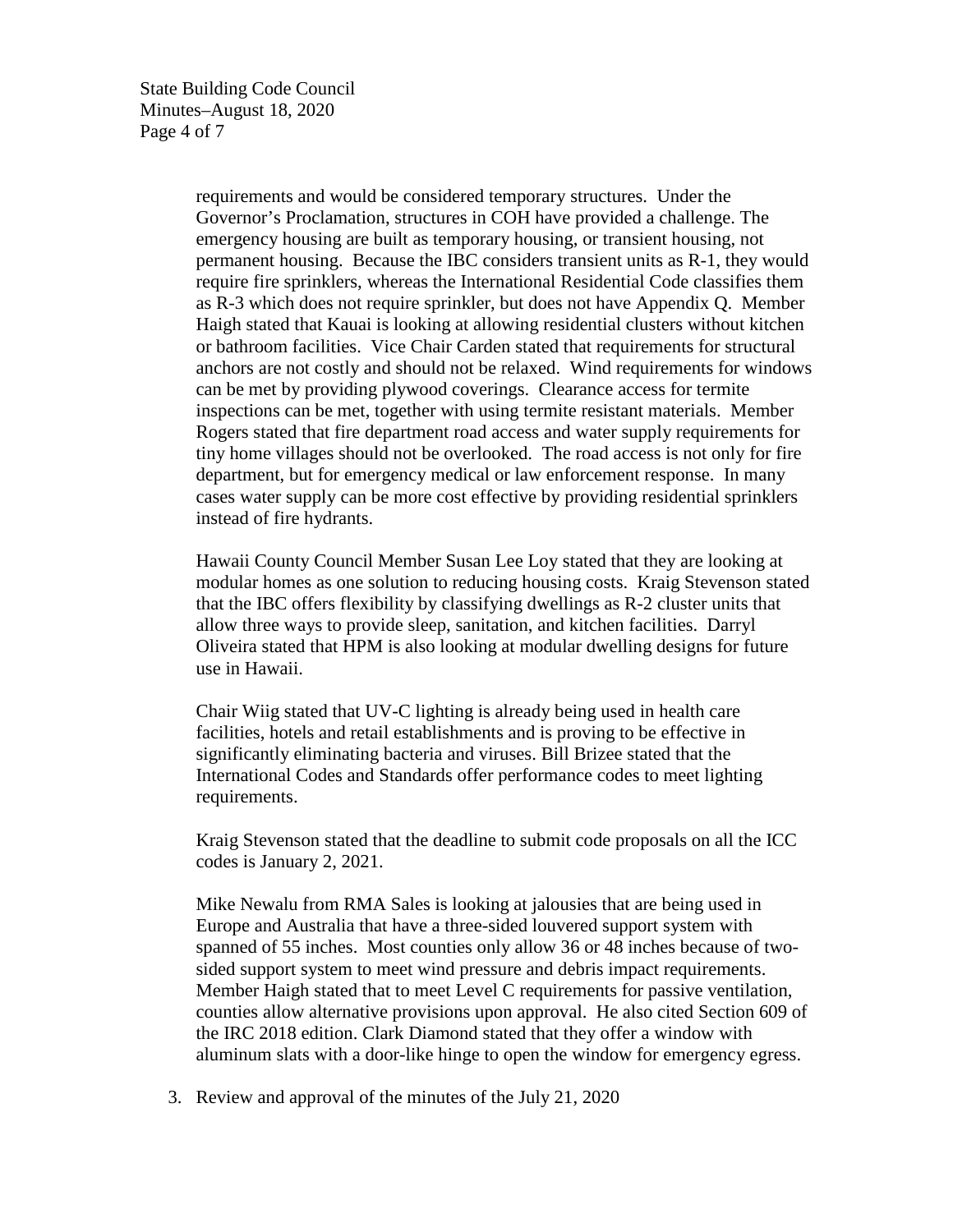State Building Code Council Minutes–August 18, 2020 Page 5 of 7

> **Motion:** Member Haigh motioned to approve the July 21, 2020, meeting minutes. The motion was seconded by member Carden and unanimously approved.

4. Discussion of the International Building (IBC) and Residential Codes (IRC) 2018 Editions Amendment Package

Member Carden stated that he and Member Meyers will try to get the IBC/IRC amendment package finalized soon.

- 5. Updates from the Investigative Committees:
	- a. Investigative committee for the Structural Provisions for the IBC and the IRC 2018 Editions

See Item #4 above.

b. Investigative committee for the Non-Structural Provisions of the IBC and the IRC 2018 Editions

See Item #4 above.

c. Investigative committee for the International Energy Conservation Code (IECC) 2018 Edition

Chair Wiig stated that he will be sending out the proposed amendments to the IECC 2018 edition for review/comment. It will include most of the counties IECC 2015 amendments. The changes from the 2015 to the 2018 edition were fairly minor. Member Tanaka stated he looks forward to the review and has questions regarding some of the 2015 county amendments, including if the new code lowers construction costs or not.

d. Investigative committee for the Uniform Plumbing Code (UPC)

Member Serikaku stated that there was no update to report, other than the Subcommittee of Building Officials having received copies of the UPC 2021 edition.

e. Investigative committee for the Green Code

There was no update.

f. Investigative committee for the Mechanical Code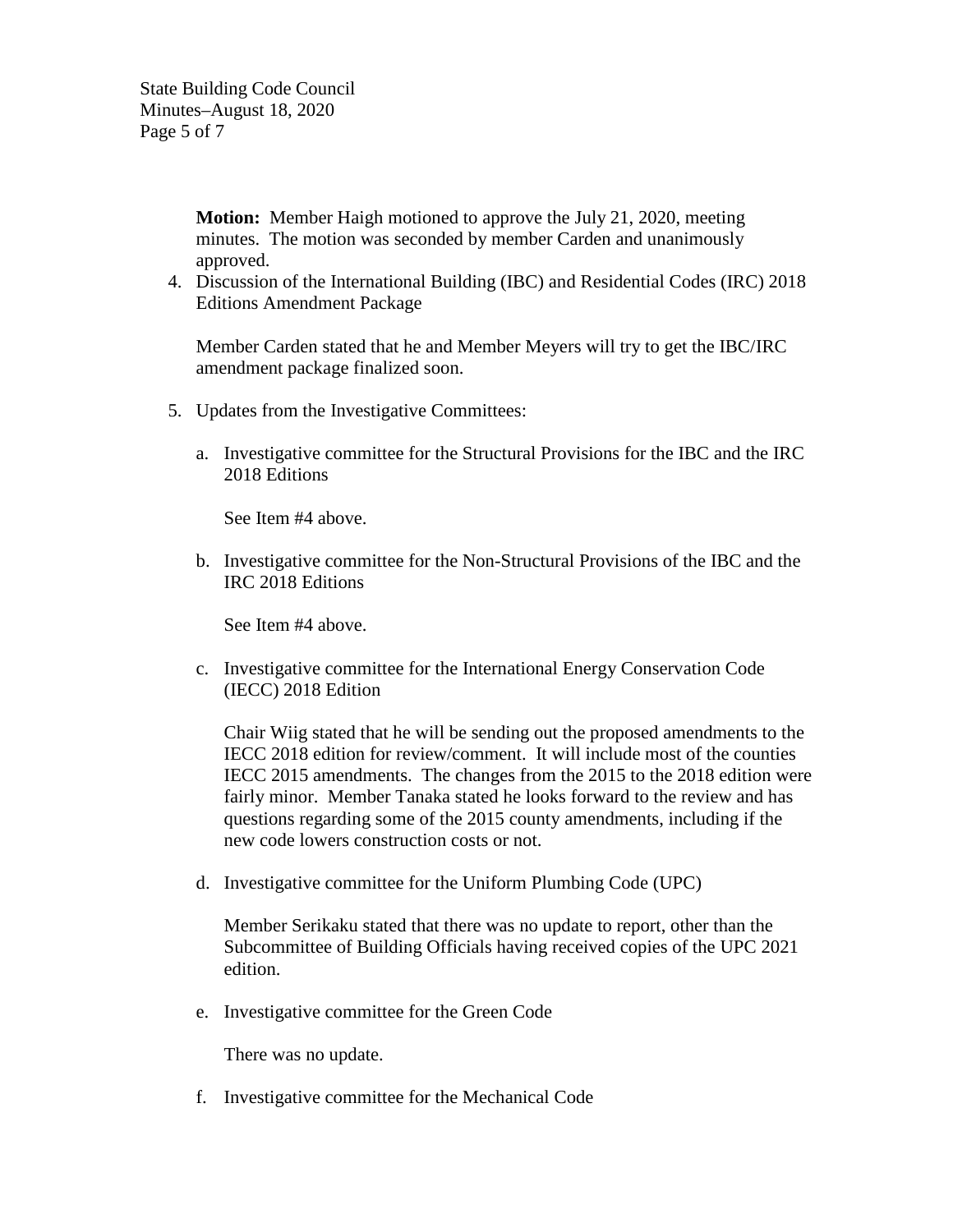State Building Code Council Minutes–August 18, 2020 Page 6 of 7

There was no update.

g. Investigative committee for the State Fire Code (National Fire Protection Association 1 Fire Code 2018 Edition)

Member Rogers stated that the SFC will be voting to approve the revised amendment package at their meeting on September 10, 2020. If approved, it will be submitted to the SBCC for review, comment and approval.

h. Investigative committee for the Energy Efficiency Code Coordination

There was no update.

i. Investigative committee for the State Elevator Code

There was no update.

j. Investigative committee for the International Existing Building Code 2018 Edition

Member Carden stated that proposed amendments have been incorporated into the IBC 2018 amendments.

k. Investigative committee for Boiler and Pressure Vessels

There was no update.

l. Investigative committee on Health Care Facility Guidelines

There was no update.

6. Update on communication and training

Chair stated that training on the IECC 2015 edition is upcoming.

Kraig Stevenson stated that training is scheduled for late October for the International Code Council's Construction Services Institute criteria for various code topics.

7. Update on county and state adoption of building codes